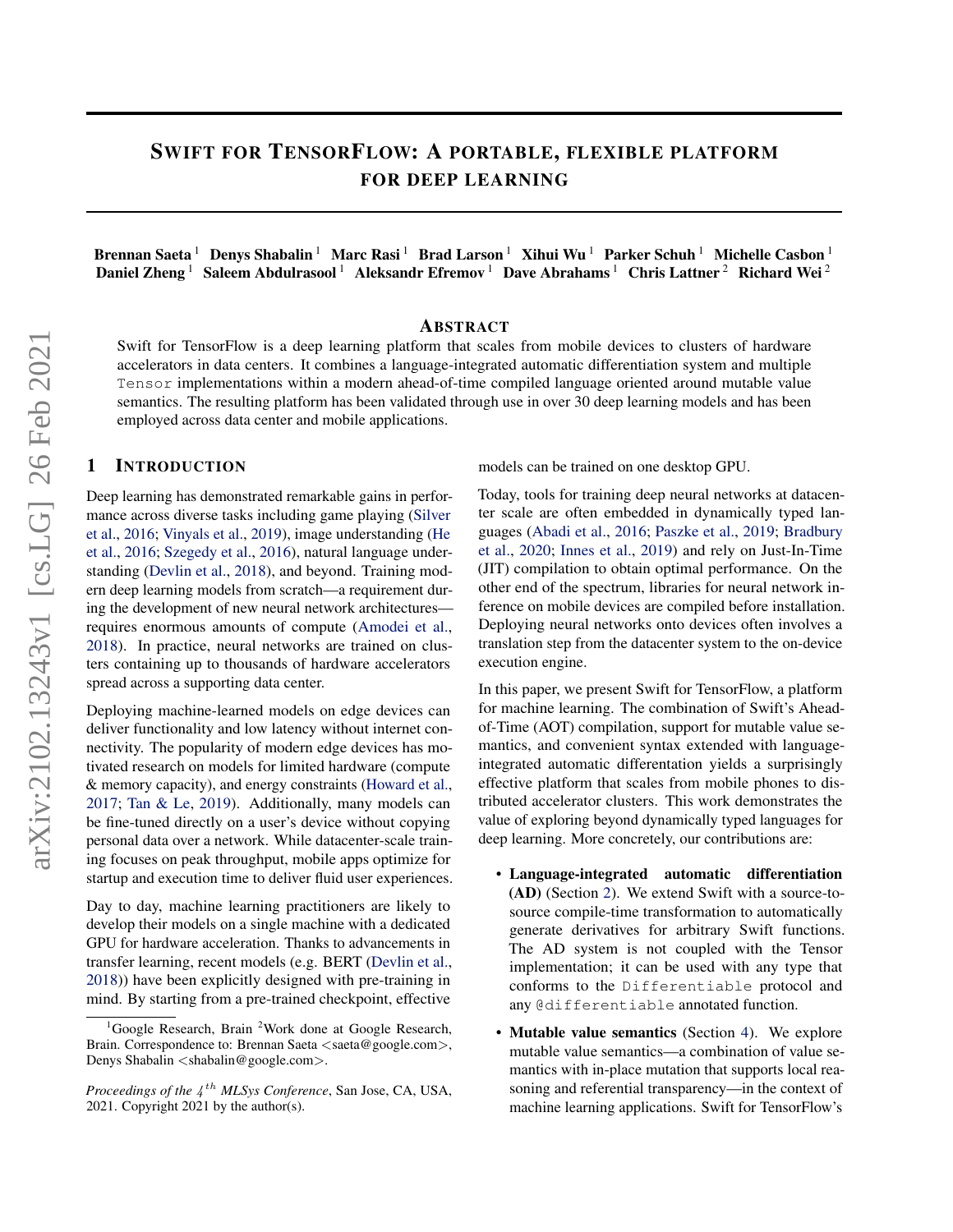```
protocol Differentiable {
  associatedtype TangentVector
    : AdditiveArithmetic
  mutating func move(
    along direction: TangentVector)
}
```
Figure 1. Differentiable protocol definition.

APIs serve as a case study of how this approach can be applied to provide simple yet powerful APIs.

We provide a broad evaluation (Section [5\)](#page-7-0) of how the same programming model can scale across a wide range of environments from datacenter supercomputers to low-power mobile devices.

# 2 AUTOMATIC DIFFERENTIATION

The Swift for TensorFlow project extended the Swift language to support compile-time source-to-source automatic differentiation (AD) [\(Wei et al.,](#page-12-0) [2019\)](#page-12-0). The language extensions allow library authors to define "differential operators," which are ordinary Swift higher order functions that compute derivatives of passed-in functions. For example, we added a gradient function to the Swift standard library that evaluates the gradient of a scalar-valued function at a given point. When a call to gradient (at:  $0, \text{in}:$ f) is compiled, a compiler stage synthesizes a function that can be evaluated at runtime to return the derivative of f, which gradient calls. Additionally, we support differentiation of arbitrary user-defined types so long as they satisfy a few requirements (Figure 1). Our language extensions have been contributed upstream and have been successfully merged into the main branch of the language & compiler.

### 2.1 Language extensions

The key language building blocks for differentiation are:

- The Differentiable protocol,<sup>1</sup> which encodes requirements on the parameter and return types of differentiable functions (Figure 1), and
- The @differentiable  $(A) \rightarrow B$  function type family, which bundles information about how to compute the function's derivative. We call instances of these types *differentiable function values*.

Every Differentiable type has an associated TangentVector type, inspired by differential geometry. Differentiable values represent points on differentiable manifolds, and TangentVector values represent

```
func gradient<A: Differentiable>(
  at x: A,
  in f: @differentiable (A) -> Float
) -> A.TangentVector
```
Figure 2. Gradient function declaration.

vectors in the tangent spaces of those manifolds. Differential geometry defines derivatives between manifolds as linear functions between the tangent spaces of these manifolds.

Consider the function  $f: (A) \rightarrow F$ loat. The gradient of f at a point is a vector in A.TangentVector. When A is the flat manifold  $\mathbb{R}^n$ , A. Tangent Vector is  $\mathbb{R}^n$  and we recover the gradient from multivariable calculus.

A Differentiable type also requires a move method that moves a value by the distance in the direction indicated by a TangentVector. This is known as "exponential map" in differential geometry.

To improve ergonomics, we automatically promote functions and closures to their @differentiable counterparts based on their use within their surrounding module. When type checking encounters a function value in a context that requires a differentiable function value, it inserts an implicit conversion and flags the original function for compile-time differentiation. For example, users can pass an unannotated closure to the standard library gradient operator shown in Figure 2.

A differentiable function value is a bundle containing the original function value and Jacobian-vector product (JVP) and vector-Jacobian product (VJP) "derivative function" values (Figure [3\)](#page-2-0). Each derivative function returns a pair of the computed value together with a closure called a *differential* or *pullback*, respectively. These derivative functions are taken from previous work [\(Maclaurin,](#page-11-0) [2016\)](#page-11-0) and are particularly close to the JVP and VJP functions in [\(Bradbury](#page-10-0) [et al.,](#page-10-0) [2020;](#page-10-0) [Innes et al.,](#page-11-0) [2019\)](#page-11-0). The JVP implements forward mode differentiation, and the VJP implements reverse mode differentiation.

The AD code transformation transforms a function  $f$  into derivative functions that are implemented in terms of derivative functions of  $f$ 's callees. The transformation recursively transforms the callees to get their derivative functions. This recursion requires a base case of known derivative functions. Our approach allows fully-customizable base derivative functions via a @derivative(of:) attribute. Users write custom derivative functions with this attribute to register the base case, and the code transformation terminates the recursion whenever it encounters a function with a user specified custom derivative.

<sup>&</sup>lt;sup>1</sup>Swift protocols are similar to Haskell typeclasses.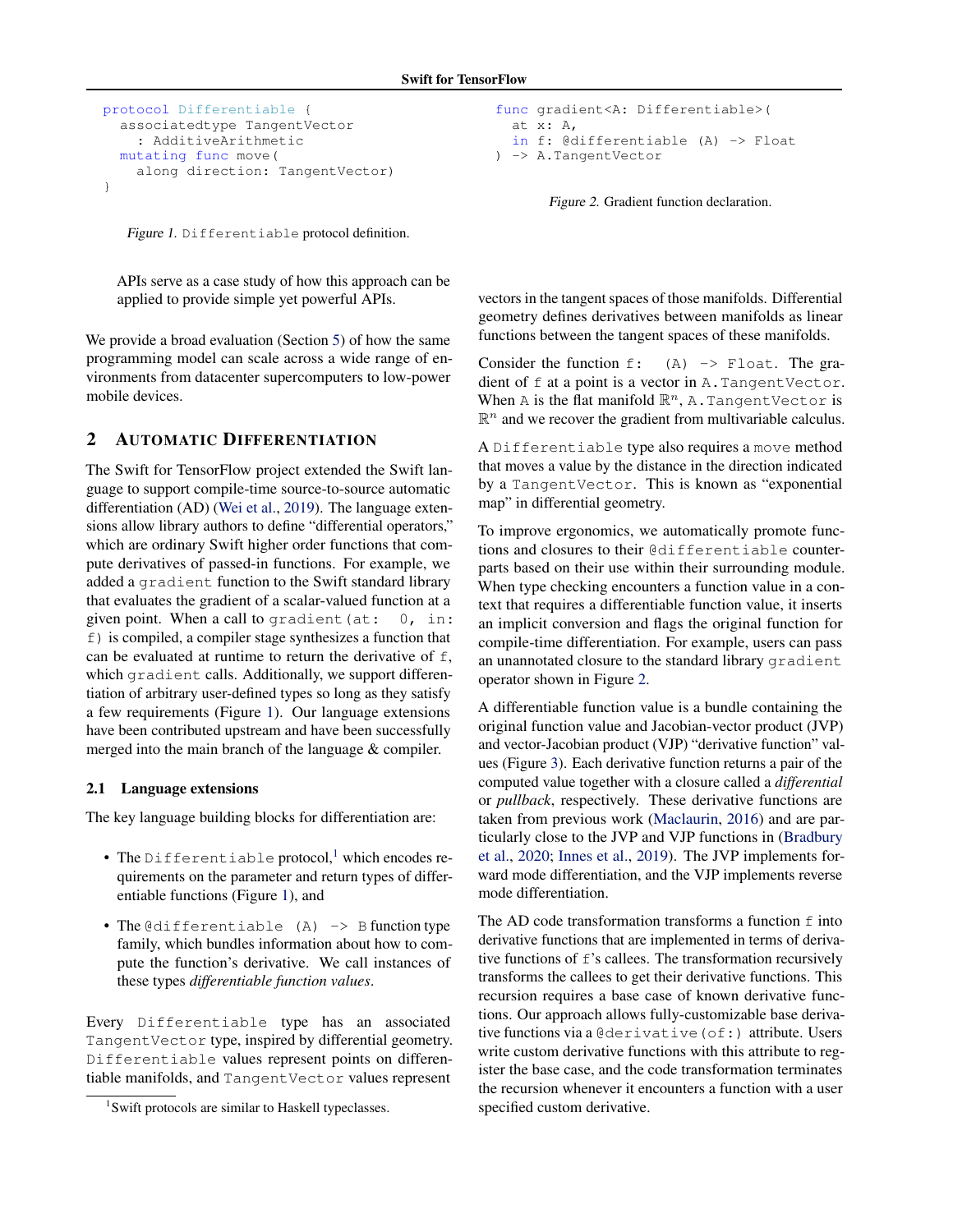```
Original function (A) \rightarrow BJVP (Forward mode AD) (A) \rightarrow (B, (A.TangentVector) \rightarrow B.TangentVector)
VJP (Reverse mode AD) (A) \rightarrow (B, (B. TangentVector) \rightarrow A. TangentVector)
```
Figure 3. The three elements of a differentiable function value and their types.

# 2.2 Code transformation

The differentiation code transformation operates on the Swift Intermediate Language (SIL), an intermediate representation (IR) in static single assignment form. SIL is designed specifically for Swift's compiler transformations, which helps us to handle diverse Swift language constructs (e.g. various control flow statements, value data types, and higher-order functions). The differentiation transformation involves the following steps:

- Activity analysis [\(Laurent Hascoet,](#page-11-0) [2013\)](#page-11-0) determines instructions of the original function that are both *varied* (depend on the inputs) and *useful* (contribute to the output). Such instructions are *active* and need a derivative.
- Differentiability checking detects non-differentiable instructions and emits errors and warnings (e.g. a differentiable function whose return value does not depend on differentiable arguments) that help users catch errors before execution.
- Derivative synthesis creates the derivative functions, applies AD rules to active SIL instructions, and builds the corresponding derivative SIL instructions. This step also generates code that captures callee derivatives and the control flow path (see below).

Since AD is a compiler pass operating on the intermediate representation, the code generated by the AD system is fully amenable to the same set of compile-time optimizations as regular Swift code.

The code transformation produces the JVP and VJP discussed earlier in Figure 3. In order to be valid for every possible input  $x$ , the JVP and VJP must handle all the possible control flow paths through the original function. Our approach is based on statically-typed records corresponding to the basic blocks of the control flow graph that store intermediate state used in derivative calculations. These records form a nested data structure of control flow branches between basic blocks that have been taken during the execution of the function.

### 2.3 Contributions, limitations, & future work

To our knowledge, this combination of (1) requesting differentiation within the language, (2) supporting user-defined types with arbitrary tangent vector types, and (3) performing

the AD code transformation at AOT-compile time was first explored in Swift for TensorFlow.

Enzyme [\(Moses & Churavy,](#page-11-0) [2020\)](#page-11-0) is a successor system that shares a similar set of the advantages, only targeting LLVM IR rather than SIL. [\(Laurent Hascoet,](#page-11-0) [2013\)](#page-11-0) performs the code transformation at compile time in an AOT language, but requires that the user request differentiation outside the language. Clad [\(Vassilev et al.,](#page-12-0) [2020\)](#page-12-0) is a similar successor system operating on C/C++. Other AD systems that allow the user to request differentiation in the language trace the computation at runtime and differentiate the trace [\(Abadi](#page-10-0) [et al.,](#page-10-0) [2016;](#page-10-0) [Maclaurin et al.,](#page-11-0) [2015;](#page-11-0) [Bradbury et al.,](#page-10-0) [2020;](#page-10-0) [Paszke et al.,](#page-11-0) [2019\)](#page-11-0) or use dynamic language features to transform the code at runtime [\(Innes et al.,](#page-11-0) [2019\)](#page-11-0).

Our approach currently does not support certain capabilities that are supported in similar systems for dynamic languages, such as higher-order differentiation. The @differentiable function type family would need to be extended to encode that an  $n$ -times differentiable function is  $(n - 1)$ -times differentiable. Additionally, the code transformation currently cannot transform its own output because the output makes heavy use of closure captures, which are not yet well supported. A possible approach for differentiation of closures with captured variables is documented in [\(Vytiniotis et al.,](#page-12-0) [2019\)](#page-12-0). Finally, there are additional language features to support, such as enum types.

# 3 TENSORS & LAZY TENSORS

Deep learning models are often trained using a multidimensional array abstraction, colloquially called a Tensor [\(Abadi et al.,](#page-10-0) [2016;](#page-10-0) [Paszke et al.,](#page-11-0) [2019\)](#page-11-0). A Tensor type includes a suite of linear algebra operations such as matrix multiplication, convolution, and elementwise arithmetic. Because the AD system has been generalized to arbitrary types, there is no coupling between the AD system and a specific Tensor type. As a result, we have found that implementing multiple different Tensor types allows the platform to more effectively scale to different applications.

# 3.1 Naïve Tensor

One of our multiple Tensor implementations is a singlethreaded type backed by Swift arrays. Although this type lacks hardware accelerator support, this implementation has advantages when working with small Tensors, including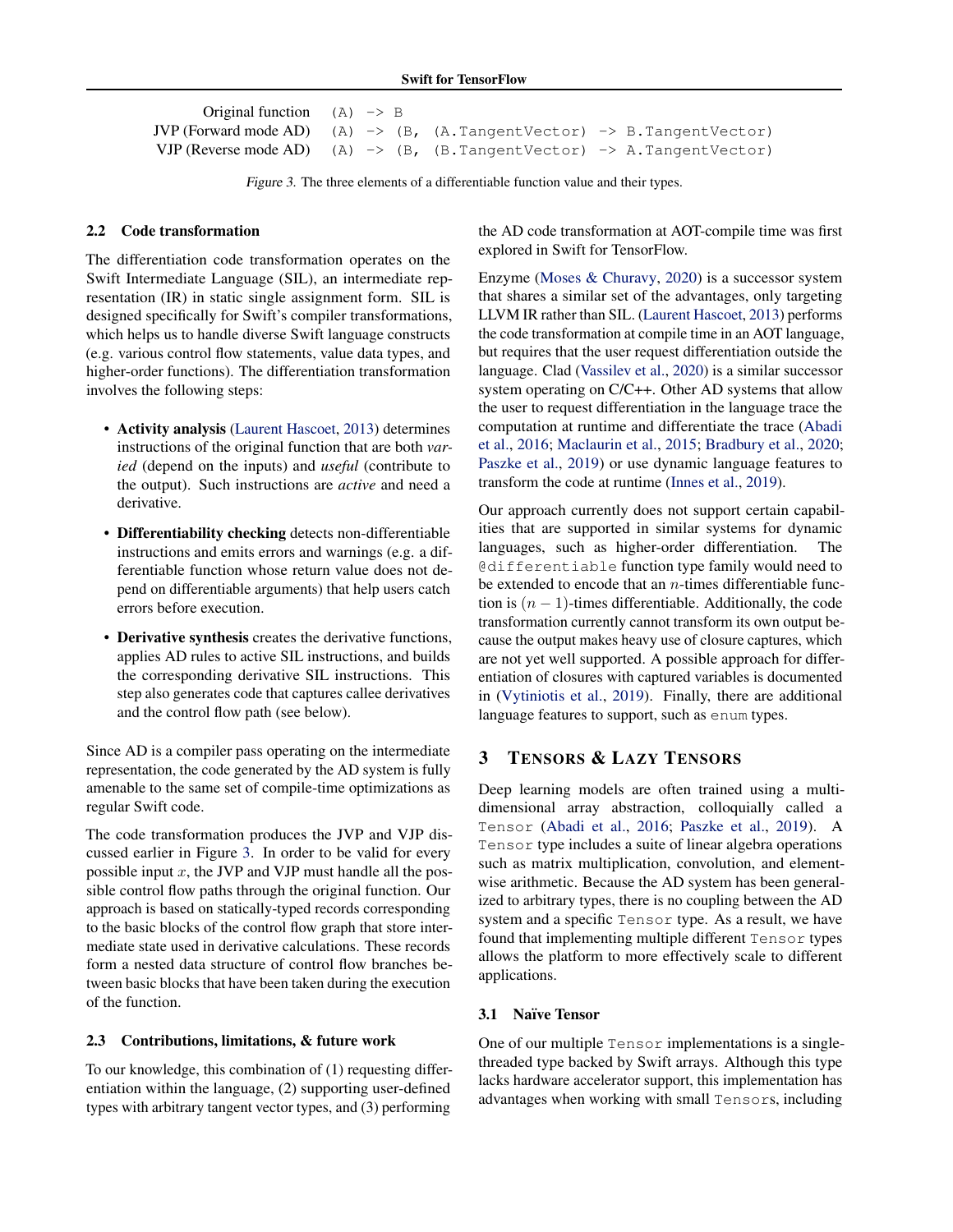portability, low computation and memory overheads, and small binary size (since the naïve implementation has no external dependencies).

### 3.2 Eager Tensor

Some libraries (e.g. NumPy) eagerly dispatch the operations of the user's program to pre-compiled functionality (termed "kernels") that can run on CPUs or hardware accelerators such as GPUs. "Eager mode" (also known as define-byrun [\(Tokui et al.,](#page-12-0) [2019\)](#page-12-0)) is popular for research because it supports the full flexibility of the host programming language, and is known to make debugging easier. In order to make efficient use of hardware accelerators, the kernels are dispatched to the accelerator to execute asynchronously and control is returned to the user's program before the kernel finishes. [\(Paszke et al.,](#page-11-0) [2019\)](#page-11-0) As long as the user's program does not observe the contents of a Tensor, the user's program runs ahead and fills a pipeline of accelerator kernel invocations making efficient use of hardware resources.

Swift for TensorFlow delivers a define-by-run machine learning environment and exposes an eager execution model to the end user. We provide a hardware-accelerated implementation of Tensor operations backed by TensorFlow's eager runtime [\(Agrawal et al.,](#page-10-0) [2019\)](#page-10-0). Eager Tensor performs asynchronous op-by-op execution that dispatches to hardware-optimized kernels under the hood.

The downside of the eager execution model is that it does not expose opportunities for operation fusion to the underlying runtime. This is the direct side-effect of op-by-op execution that is driven by the host programming language.

# 3.3 Lazy Tensor

Domain-specific optimizing compilers [\(Chen et al.,](#page-10-0) [2018;](#page-10-0) [Leary & Wang,](#page-11-0) [2017;](#page-11-0) [Rotem et al.,](#page-12-0) [2018\)](#page-12-0) have been developed to both (a) substantially improve performance of deep learning models, and (b) target domain-specific hardware accelerators such as TPUs [\(Jouppi et al.,](#page-11-0) [2020\)](#page-11-0).

Unlike eager execution, such compilers can take complete models as programs in their own domain-specific IR and generate optimized hardware-specific machine code. The ability to observe the complete program provides a wide horizon for optimizations such as operation-fusion.

We've developed *LazyTensor* as a second implementation of our eager Tensor API that relies on tracing [\(Frostig et al.,](#page-10-0) [2018\)](#page-10-0) to target just-in-time (JIT) compilation via HLO, the XLA compiler's [\(Leary & Wang,](#page-11-0) [2017\)](#page-11-0) IR. End-users can switch between the two implementations by specifying a device for the computation to run on: either an eager or a lazy-tracing one.

The biggest challenge behind the alternative implementation



Figure 4. LazyTensor trace of the LeNet-5 model's forward pass.

was not to break the illusion of eager execution. As long as the user's program does not observe a Tensor's contents, the code cannot distinguish when a Tensor operation is actually executed (ignoring timing and similar side-channels). Instead of dispatching to a fixed-set of pre-compiled kernels, the lazy Tensor type simply records a dynamic *trace* of operations to be executed at a later time. Traces are represented in-memory as directed acyclic graphs (Figure 4) and are transformed into an intermediate representation to perform domain-specific optimization and code generation.

By dynamically discovering traces implicit within the user's program, Swift for TensorFlow enables automatic composition of Tensor and non-Tensor computations. Imagine a hypothetical robotics motion planning algorithm that is composed of a neural network, a black-box CPU solver, and a second neural network. If this motion planning algorithm is used as a subroutine for a larger Tensor-based computation, known competing approaches require the user to factor the algorithm into at least three separate subroutines and annotate a subset of the subroutines for compilation with a domain specific compiler. With our approach, the longest possible traces are discovered dynamically and function composition is never impinged.

Through LazyTensor, Swift for TensorFlow delivers the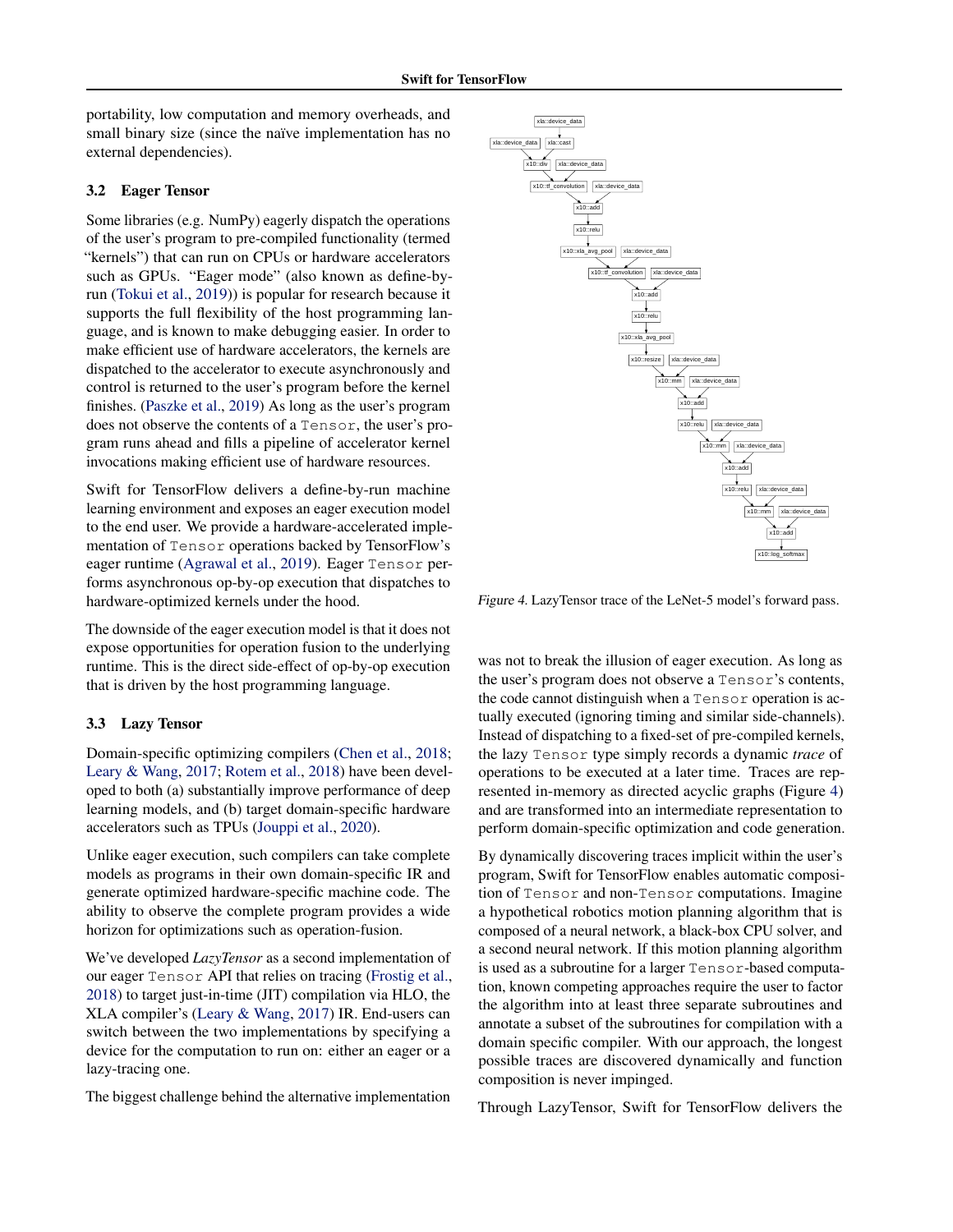<span id="page-4-0"></span>usability of eager mode *and* the performance of domainspecific optimizations and code generation. This technique is detailed in a concurrent paper with collaborators from PyTorch (Şuhan et al., [2020\)](#page-10-0).

# 3.4 Limitations

One of the drawbacks of the LazyTensor approach is the overhead due to re-tracing the user's program repeatedly. Because invoking the XLA JIT is computationally expensive, trace fragments are hashed to become keys in an XLAprogram cache; each unique trace is only compiled by XLA once. Even though we reuse previously compiled traces, we still incur tracing overhead on each iteration since we support the full imperative programming model, and traces can change at any point in program execution.

Since XLA was designed with an expectation of statically known tensor shapes, minor changes in program execution such as changes in the dimensions of the input tensors can trigger recompilation. As a consequence, lazy tracing works best when the computation is done repeatedly over the same constant tensor dimensions on each iteration.

While constructing the trace, we fully unroll any controlflow. This is often desirable as it allows for optimizations across loop iterations. As a downside, this can cause the creation of large traces, which can incur significant onetime JIT compilation costs. We expose an additional library function LazyTensorBarrier() that allows users to explicitly cut traces. Fortunately, because the most common loop that is accidentally unrolled is the main training loop of a neural network, a training-loop library can automatically call LazyTensorBarrier() after the optimizer update step on behalf of the user.

It is left to future work to investigate automatically detecting a sufficiently large trace fragment to compile and dispatch automatically, completely relieving the user of the need for any annotations.

### 3.5 Alternatives

Prior to lazy tracing, the Swift for TensorFlow project explored an approach called *graph program extraction*. The key idea behind it was to slice the user's program into two concurrent programs, one that would execute on an accelerator and one on the CPU in the user's host language, with communication channels between them for coordination. The accelerator programs could thus be compiled into fused kernels completely ahead-of-time.

We found this approach to be quite limiting since models often rely on dynamically configured values that are only available at runtime. For example, one may implement a complete ResNet family of models by assembling key building blocks in a configuration determined by a dynamic model variant. A fully static implementation is limited to fusion within the individual building blocks since the final composition is not known ahead-of-time. Alternatively, it could also attempt to pre-compile a large number of variants that exercise all possible combinations of the configuration space (which can be exponential).

Julia's approach to XLA compilation [\(Fischer & Saba,](#page-10-0) [2018\)](#page-10-0) makes a different set of trade-offs. Rather than being embedded in an AOT compiled language, they use XLA as an alternative backend to Julia's JIT compiler. The language provides a set of powerful runtime code generation and specialization facilities that allow it to address XLA's limited expressiveness.

# 4 MUTABLE VALUE SEMANTICS

When a type has value semantics, distinct variables of that type access logically disjoint data, so mutations through one variable are observable only through that variable.<sup>2</sup> This behavior should be familiar to most programmers: in almost every major language, mutation through an integer variable affects only that variable (Figure [5](#page-5-0) column 1).

The alternative is *reference semantics*, where mutation through one variable can be observed through another. Most languages that support mutation allow only reference semantics for user-defined and aggregate types (such as arrays). However, reference semantics has well-known downsides: loss of local reasoning and referential transparency; "spooky action at a distance"<sup>3</sup> where data changes unexpectedly due to implicitly shared state (Figure [5](#page-5-0) column 2), defensive copying, the inability to optimize code where state is not actually shared, and data races in concurrent code. It is particularly difficult to implement mathematical transformations such as AD in systems with reference semantics.

These hazards often drive designers to adopt *immutability*, producing a pure functional programming model. For example, the Tensor types in TensorFlow, JAX, and XLA are immutable. However, strict immutability can be inefficient, difficult to map onto some algorithms [\(O'Neill,](#page-11-0) [2009\)](#page-11-0), and often clashes with the programmer's mental model. $4 \text{ A}$ common intermediate position keeps data immutable but implements state in the programming model by rebinding variables to newly-constructed immutable values. In either case, the performance implications of making a small update<sup>5</sup> to a large value are unfavorable.

<sup>&</sup>lt;sup>2</sup>Immutable data has value semantics trivially.

<sup>&</sup>lt;sup>3</sup>With apologies to Einstein.

<sup>4</sup>Both XLA and TensorFlow have compromised their pure programming models for expressivity and performance reasons.

 ${}^{5}$ Even in pure functional programming, it's still common to create updated versions of large values. Persistent data structures [\(Driscoll et al.,](#page-10-0) [1989\)](#page-10-0) address the problem in part, but cannot match the performance of contiguous arrays.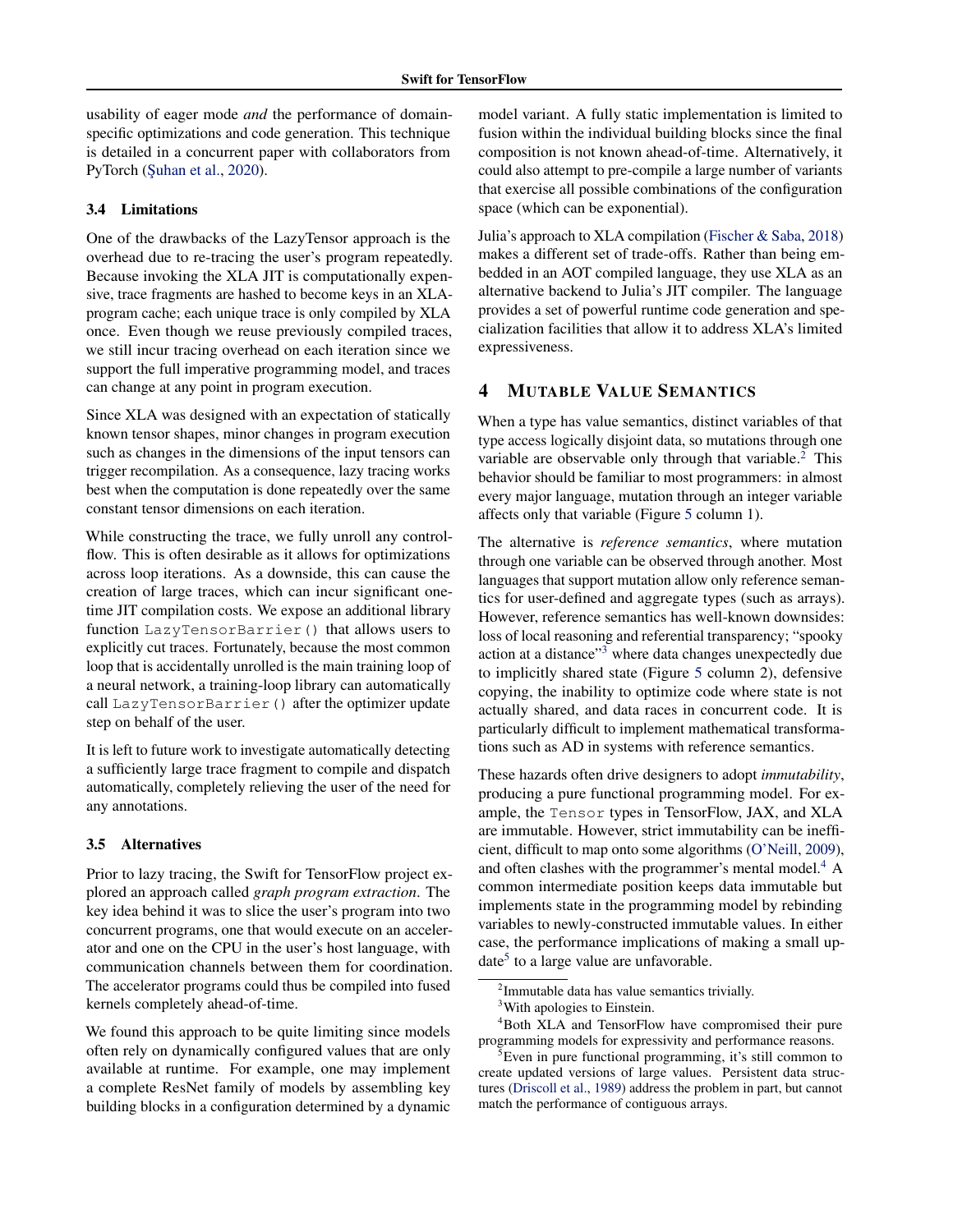Swift for TensorFlow

<span id="page-5-0"></span>

| # Python integer | # Python list                | // Swift array              |
|------------------|------------------------------|-----------------------------|
| $x = 3$          | $x = [3]$                    | var $x = \lfloor 3 \rfloor$ |
| $V = X$          | $V = X$                      | $var y = x$                 |
| $x \neq 1$       | $x[0]$ += 1                  | $x[0]$ += 1                 |
| print $(x)$ # 4  | print $(x)$ $\#$ [4]         | print $(x)$ // [4]          |
| print $(y)$ # 3  | print (y) $\#$ [4] $\leq ==$ | print $(y) / [3]$           |

Figure 5. Examples of value and reference semantics in Python and Swift. In Python, integers have value semantics (first column), but lists and user-defined types have reference semantics: in the middle column, a mutation through x changes the value observed through y. In Swift, mutable value semantics are pervasive (third column).

A type has *mutable value semantics* when two variables of the type always have logically-disjoint values (value semantics) *combined with* support for efficient part-wise mutation. C++, Swift, and Rust are examples of popular languages that support defining such types.

In Swift, built-in types like integers, arrays, and strings have mutable value semantics, and user-defined types composed from such types automatically acquire mutable value semantics of their own.<sup>6</sup> Moreover, mutation always occurs via a "unique borrow" of the value being mutated, marked in a function signature with inout. Although an inout parameter superficially resembles a pass-by-reference parameter, it does not introduce reference semantics because the borrow is guaranteed to be unique. In fact, a program using inout can be trivially rewritten into a semanticallyequivalent program using only pass-by-value (Figure [8\)](#page-13-0). Because Swift for TensorFlow Tensors have value semantics, we can perform sophisticated static analysis such as static shape tracking [\(Paszke & Saeta,](#page-11-0) [2020\)](#page-11-0) even in the presence of mutation.

Swift occupies a unique position in the design space for mutation. In languages with reference semantics, users must copy defensively to avoid "spooky action at a distance." Too many copies results in performance problems; too few copies results in bugs. Other languages with value semantics make copies eagerly, causing users to pass parameters by reference, thus bypassing value semantic guarantees. In Swift, large values are copied lazily, upon mutation, and only when shared, so pass-by-value is efficient and broadly used. The reference counting mechanism underlying this behavior is built in, enabling optimizations not possible in other languages.

Next, we show how mutable value semantics in Swift enable elegant solutions to important challenges for ML systems.

#### 4.1 Tensors, Layers, & Models

Swift for TensorFlow APIs use mutable value semantics pervasively (e.g., Tensors, models, and datasets are all mutable value types). Unlike TensorFlow, Keras (Géron, [2019\)](#page-10-0) and PyTorch [\(Paszke et al.,](#page-11-0) [2019\)](#page-11-0), Swift for TensorFlow does not need a Variable type; composition of mutable value semantics and language-integrated AD allows us to use the types directly without any additional wrappers.

As an example, we provide a full definition of a variant of the LeNet-5 convolutional neural network model [\(Le-](#page-11-0)[Cun et al.,](#page-11-0) [1998\)](#page-11-0) in Figure [6.](#page-6-0) The LeNet model is simply a struct that conforms to the Layer protocol that composes a number of standard layers. Each conforming Layer must provide an implementation of callAsFunction that defines how to apply a transformation to a given input. This function must be annotated as @differentiable, which instructs the compiler to enable automatic differentiation (discussed in Section [2\)](#page-1-0).

### 4.2 Avoiding model copies

Training a neural network model can be thought of as repeated application of a function from network parameters and a training minibatch to updated network parameters. In code, this could be written as a function with type:

(Model, Minibatch) -> Model

Some neural network models (e.g. large transformer-based natural language models) consume a significant fraction of accelerator memory capacity for the model's weights. When training such networks, materializing two copies of the network's parameters in memory will exceed accelerator capacity. XLA's pure-functional, immutability-oriented core has been extended with the concept of input-output buffer aliasing to accommodate these workloads. Unfortunately, this compromise leaks into the user programming model. Swift's inout keyword (see Figure [8\)](#page-13-0) is a solution that allows us to rewrite the training function's type to be:

(inout Model, Minibatch) -> Void

<sup>&</sup>lt;sup>6</sup>Unless explicitly requested by using the class keyword.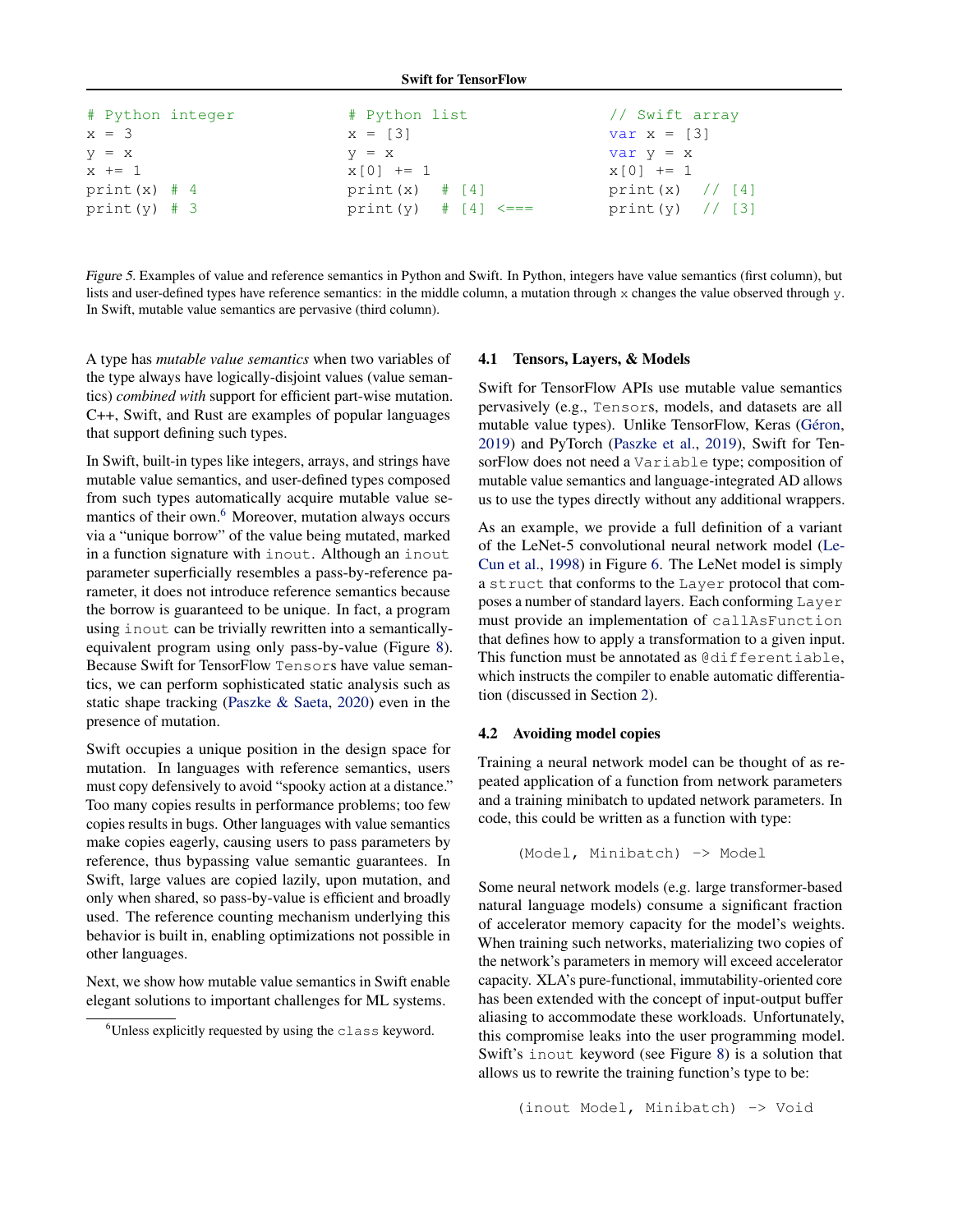```
public struct LeNet: Layer {
 public var conv1 = Conv2D<Float>(filterShape: (5, 5, 1, 6),
                                   padding: .same, activation: relu)
 public var pool1 = AvgPool2D<Float>(poolSize: (2, 2), strides: (2, 2))
 public var conv2 = Conv2D<Float>(filterShape: (5, 5, 6, 16), activation: relu)
 public var pool2 = AvgPool2D<Float>(poolSize: (2, 2), strides: (2, 2))
 public var flatten = Flatten<Float>()
 public var fc1 = Dense<Float>(inputSize: 400, outputSize: 120, activation: relu)
 public var fc2 = Dense<Float>(inputSize: 120, outputSize: 84, activation: relu)
 public var fc3 = Dense<Float>(inputSize: 84, outputSize: 10)
 public init() {}
 @differentiable
 public func callAsFunction(_ input: Tensor<Float>) -> Tensor<Float> {
      let convolved = input.sequenced(through: conv1, pool1, conv2, pool2)
      return convolved.sequenced(through: flatten, fc1, fc2, fc3)
  }
}
```
Figure 6. LeNet model definition.

```
var model = LeNet()for epoch in epochs {
  for batch in epoch {
    let gradients = gradient(at: model) {
     model -> Tensor<Float> in
        let loss = softmaxCrossEntropy(
          logits: model(batch.data),
          labels: batch.label)
        return loss
    }
    optimizer.update(&model,
                     along: gradients)
  }
}
```


The semantics are identical to the pure-functional approach, while simultaneously avoiding exceeding hardware limits so long as the Tensor type used by the model properly implements mutable value semantics.

As an example, an explicit training loop for the LeNet model can be written in a few lines of code shown in Figure 7. After instantiating the model, the user takes the gradient of a differentiable function computing a loss, with respect to the model. The returned gradients are of type Model.TangentVector, and can be stored or manipulated as a first-class value. An optimizer borrows the model uniquely, and updates it in-place based on the computed gradients. Because both the model and its gradient are first class values, both can be manipulated (e.g. storing previous values, or computing properties of them).

#### 4.3 Array indexing differentiation

The efficient gradient design goal states that computing the derivative of a function should be comparable in cost to computing the function itself. AD systems compute derivatives of a composite function by combining the derivatives of constituent operations using the chain rule. While purefunctional languages or intermediate representation (IRs) have formed the basis of numerous powerful Tensor-based AD systems, the derivative of the array indexing operation violates the AD efficiency goal. The types<sup>7</sup> of the array indexing operation are:

```
// Operation type:
@differentiable(wrt: a)
(a: [T], index: Int) \rightarrow T// Pullback type:
(T) \rightarrow [T]
```
Unfortunately, this functional AD formulation necessitates the construction of an array of all zeros<sup>8</sup> except for a single non-zero entry at position index. While a secondary, sparse representation for the array-type could improve performance, runtime overheads remain in practice. Although Dex [\(Maclaurin et al.,](#page-11-0) [2019\)](#page-11-0) has developed an alternative approach leveraging monads and an algebraic effects system, they add complexity to the language. A mutable-valuesemantic AD formulation could instead write this derivative with the following types:

<sup>&</sup>lt;sup>7</sup>Without loss of generality, we assume  $T =$ T.TangentVector and [T] == [T].TangentVector. Additionally, we use a regular Swift array instead of the multi-dimensional Tensor type.

<sup>&</sup>lt;sup>8</sup>Technically, the additive identity.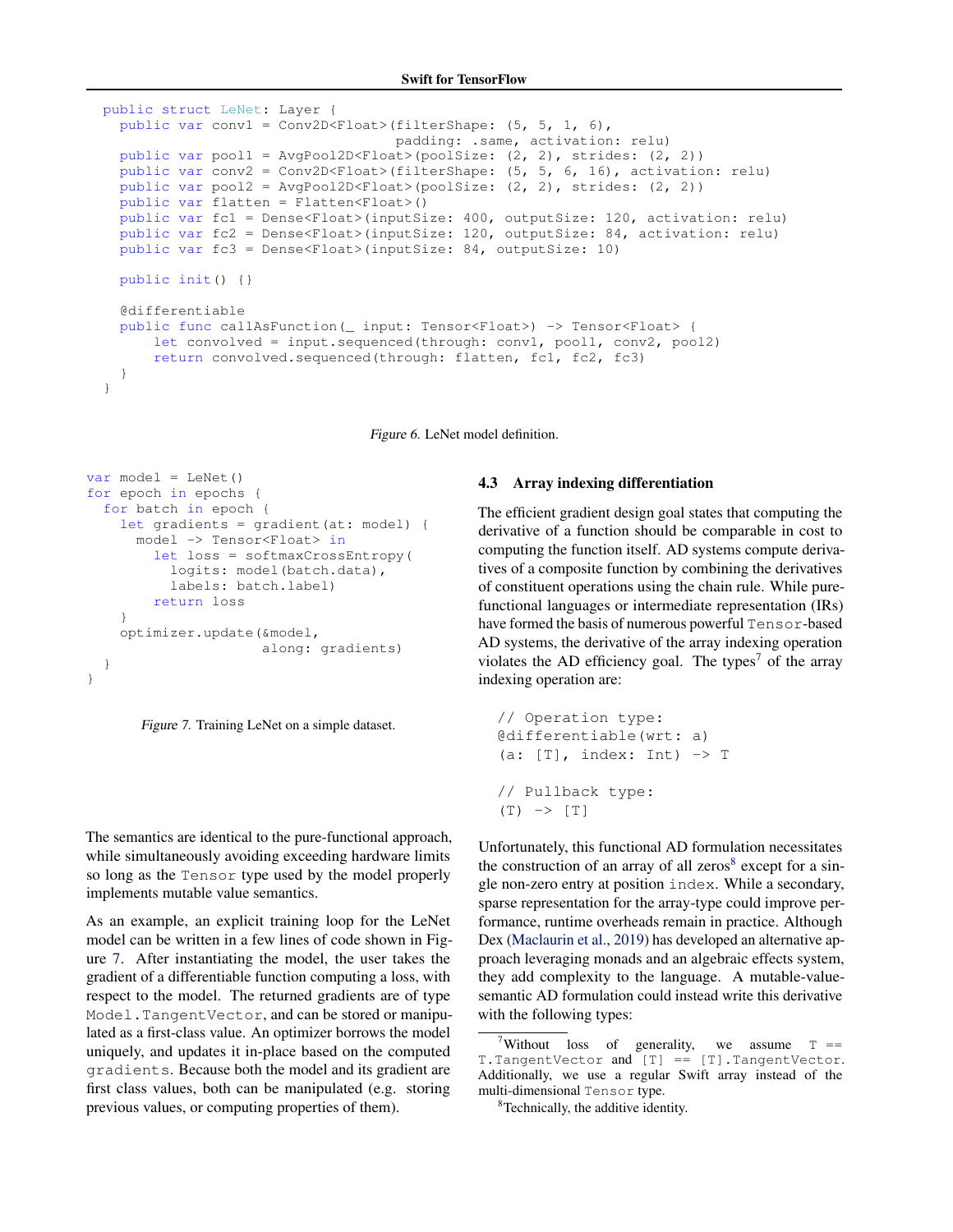```
// Pullback type:
(T, inout [T]) -> Void
```
This new formulation avoids materializing zeros unnecessarily, and composes correctly in the presence of additional operations. Please see Appendix [B](#page-13-0) for the complete implementation of the operations. Further, the technique developed here applies not just to array or Tensor-operations, but additionally to derivatives of arbitrary "big-to-small" operations on many data types, such as manipulating a vertex within a tree or graph, or computing the partial derivative with respect to a field within an aggregate data type.

# 4.4 Open questions

Our work has demonstrated that languages oriented around mutable value semantics enable efficient solutions to important challenges for ML and Tensor-based systems. However, work remains on how to implement a domain-specific compiler around a mutable value semantics core. Additionally, further work is required to augment the AD system with support for inout-formulated derivatives, and automatically determine when to use a functional-formulation of the pullback versus the inout formulation.

# 5 APPLICATIONS AND EVALUATION

Swift for TensorFlow brings together differentiable programming in a compiled language with high-level abstractions over heterogenous compute resources, and enables applications in several domains, including machine learning and particularly the field of deep learning. Beyond machine learning, Swift for TensorFlow has been applied to differentiable physics simulations and highly-parallel numerical calculations.

A shared repository of examples, building blocks, and benchmarks is maintained at [https://github.com/](https://github.com/tensorflow/swift-models) [tensorflow/swift-models](https://github.com/tensorflow/swift-models). As of this writing, over 30 examples exist at that location, spanning such areas as image classification, generative models, recommendation systems, and reinforcement learning.

Two recent works used Swift for TensorFlow to assist in reinforcement learning research. A simulated environment for never-ending learning called Jelly Bean World [\(Platanios](#page-11-0) [et al.,](#page-11-0) [2020\)](#page-11-0) was constructed using Swift for TensorFlow in order to run efficiently on low-cost hardware. DeepMind released a framework for researching reinforcement learning in games called OpenSpiel [\(Lanctot et al.,](#page-11-0) [2019\)](#page-11-0) with an implementation in Swift for TensorFlow.

# 5.1 Training performance

To evaluate the performance of Swift for TensorFlow, we present three scenarios that demonstrate the range of hardware supported by the platform. This includes training a deep learning model on accelerators such as Tensor Processing Units (TPUs) [\(Jouppi et al.,](#page-11-0) [2017;](#page-11-0) [2020\)](#page-11-0) and Graphics Processing Units (GPUs), as well as refining simpler machine learning models on mobile devices.

# *5.1.1 Training on TPUs*

TPUs are a domain-specific hardware accelerator optimized for deep learning models. Because the XLA compiler is the only supported mechanism to generate TPU programs, Swift for TensorFlow uses the LazyTensor approach (detailed above) to JIT-compile traces of Tensor operations.

The performance of Swift for TensorFlow on TPUs was measured by training the ResNet-50 image classification network [\(He et al.,](#page-10-0) [2016\)](#page-10-0) on the ImageNet 2012 dataset [\(Deng](#page-10-0) [et al.,](#page-10-0) [2009\)](#page-10-0) using TPUv3-16, TPUv3-32 and TPUv3-128 clusters, shown in Table [1.](#page-8-0) The model was trained for 90 epochs, and both the time required as well as the postwarmup throughput in examples per second were recorded. For comparison, a ResNet-50 model implemented in TensorFlow and in JAX using the Flax framework [\(Heek et al.,](#page-11-0) [2020\)](#page-11-0) were trained on TPUv3-32 under the same conditions, shown in Table [2.](#page-8-0) The model, dataset, and training conditions were selected to conform to the MLPerf Training Benchmark [\(Mattson et al.,](#page-11-0) [2020\)](#page-11-0).

Although Swift for TensorFlow trains in approximately equivalent time as both JAX and TensorFlow, Swift for TensorFlow is the only framework with an eager programming model on TPUs. By contrast, both JAX and TensorFlow stage the user's code in their own intermediate representations (jaxpr and GraphDef, respectively). Note that because the Swift for TensorFlow implementation achieves higher accuracy typically associated with longer training times (due to algorithmic tweaks inspired by fastai [\(Howard & Gugger,](#page-11-0) [2020\)](#page-11-0)), the other frameworks are at a slight advantage.

# *5.1.2 Training on GPUs*

GPUs are also commonly used, so the training performance of Swift for TensorFlow was evaluated on a commodity NVIDIA GTX 1080, shown in Table [3.](#page-9-0) The ResNet-56 image classification network [\(He et al.,](#page-10-0) [2016\)](#page-10-0) was trained against the CIFAR-10 dataset [\(Krizhevsky et al.\)](#page-11-0) for 10 epochs, measuring training throughput after a warmup period. Training was performed on the TensorFlow and Py-Torch frameworks using the same model, dataset, and hardware.

Swift for TensorFlow's LazyTensor tracing significantly outperforms the operation-by-operation dispatching of its eager mode, due to the overhead inherent in the latter and the XLA compiler's ability to selectively fuse operations. PyTorch and TensorFlow both outperform Swift for Tensor-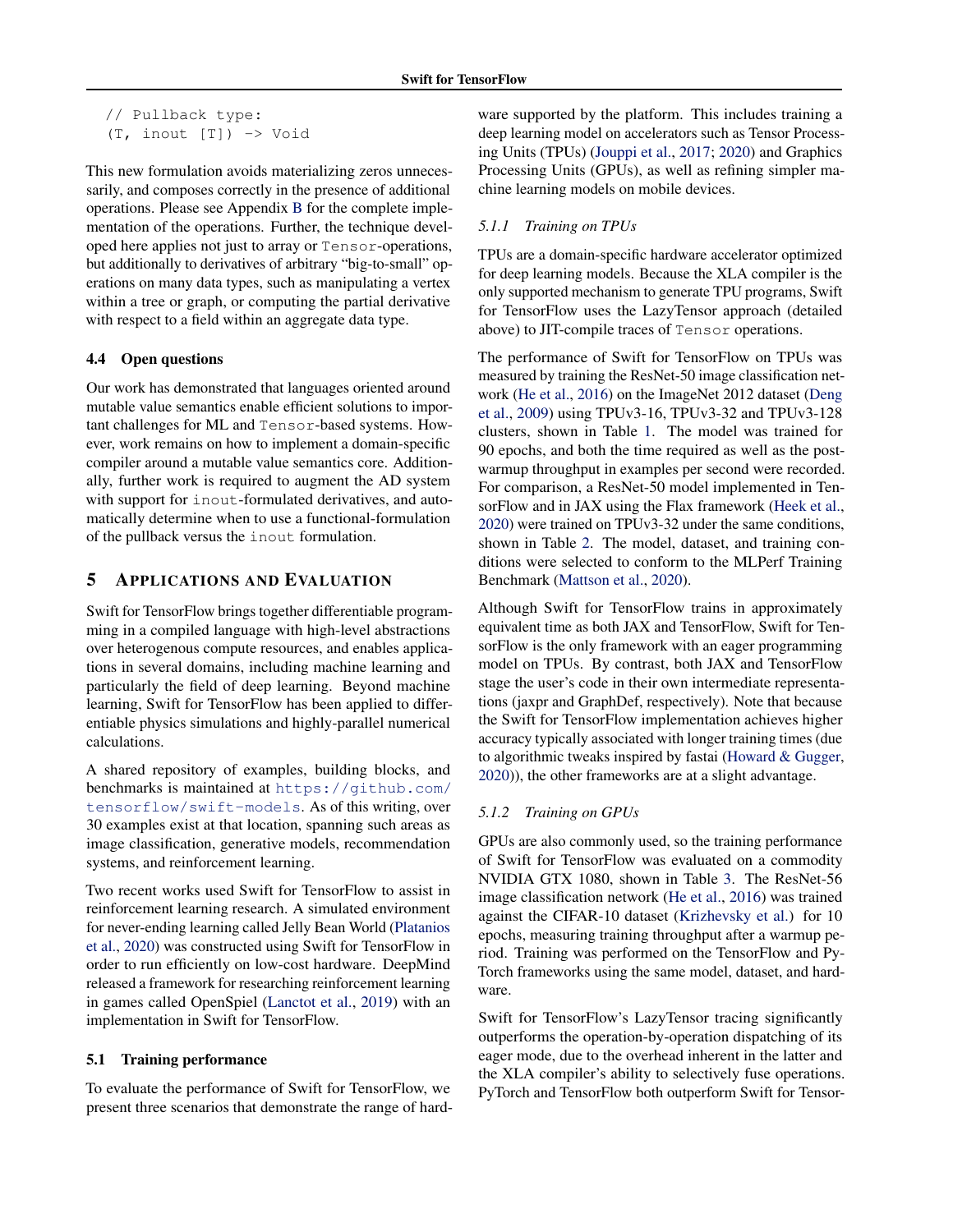<span id="page-8-0"></span>

| # Cores | Validation Accuracy | <b>Training Time</b> | Throughput     | Per-Accelerator Throughput |
|---------|---------------------|----------------------|----------------|----------------------------|
|         | $(top-1)$           | $(90$ epochs)        | (examples / s) | (examples / s / TPU core)  |
| 16      | 78.1%               | 189 minutes          | 10164          | 635.25                     |
| 32      | $77.7\%$            | 96 minutes           | 20015          | 625.47                     |
| 128     | 77.8%               | 25 minutes           | 77726          | 607.23                     |

Table 1. Swift for TensorFlow training performance for ResNet-50 on ImageNet on TPUv3 clusters. Per-accelerator throughput is largely maintained while scaling from a single host to 8 hosts synchronously training a single model in data-parallel fashion, demonstrating the scalability of the LazyTensor approach employed by Swift for TensorFlow to target TPUs.

| Framework            | <b>Validation Accuracy</b> | <b>Training Time</b> | Throughput     |
|----------------------|----------------------------|----------------------|----------------|
|                      | $(top-1)$                  | $(90$ epochs)        | (examples / s) |
| $JAX + Flax$         | 76.8%                      | 90 minutes           | 21258          |
| <b>TensorFlow</b>    | 77.9%                      | 59 minutes           | 33118          |
| Swift for TensorFlow | $77.7\%$                   | 96 minutes           | 20015          |

Table 2. Training performance for ResNet-50 on ImageNet on a TPUv3-32 cluster. Although each system can notionally produce identical XLA HLO and thus achieve equivalent performance, some codebases have been better optimized for benchmark purposes. We include this table for completeness.

Flow's LazyTensor backend on GPUs at present in part due to LazyTensor tracing overhead. Improvements in caching of LazyTensor traces should lead to increased throughput.

# *5.1.3 Training on mobile devices*

Learning parameters through iterated optimization has applications beyond deep learning, such as learning knots in a polynomial spline. Splines require orders of magnitude less computation and are thus attractive in resource constrained environments such as mobile phones. Optimization algorithms such as backtracking line search use derivatives to determine the step direction.

Swift's AD capabilities are not tied to any underlying accelerator interface or platform, and code can be compiled to target resource-constrained hardware, such as mobile or embedded devices. Swift is the most popular language to develop applications for Apple, Inc.'s iOS platform, and the compiler can target many other mobile or embedded hardware configurations.

As an example of this, a proprietary personalization model using splines optimized via backtracking line search was implemented in Swift for TensorFlow. The hardwareaccelerated Swift Tensor type used to train on GPUs or TPUs was replaced with a CPU-only implementation backed by Swift arrays. This model was cross-compiled to binaries intended for ARM32 and ARM64 Android devices.

A global spline model was trained on anonymized, aggregated data, and fine-tuned on a Google Pixel 3 phone using only local data. We compare implementations of this algorithm using three distinct frameworks: TensorFlow Mobile [\(Abadi et al.,](#page-10-0) [2016\)](#page-10-0), TensorFlow Lite, and Swift for TensorFlow. In the case of TensorFlow Lite, two versions

were tested: one with the standard available operations and another with a custom fused operation designed specifically for this model. The spline model amplifies even slight numerical differences in calculations performed during training, so the results of all three frameworks were verified to produce control point values that matched within 1.5% of each other.

The results of fine-tuning this spline model to convergence are shown in Table [4.](#page-9-0) The Swift for TensorFlow implementation provides the lowest memory usage, as measured by the differences in peak process memory size before and after training. Swift for TensorFlow trains to convergence faster than all but the customized TensorFlow Lite implementation. At the time of these tests, the Swift compiler was unable to generate appropriate NEON vector instructions on Android for this model, which partially accounts for the time difference with the custom fused training operation.

For performance reasons, it is generally impractical to use Python model code when deploying to mobile devices, so the TensorFlow Mobile and TensorFlow Lite versions of this model used Python for the server-based global model training and a binary model graph driven via Java and C++ for on-device fine tuning. In contrast, the same Swift code defined and ran model training in both stages. This is advantageous for development and ongoing maintenance.

# 6 RELATED WORK

PyTorch [\(Paszke et al.,](#page-11-0) [2019\)](#page-11-0), Chainer [\(Tokui et al.,](#page-12-0) [2019\)](#page-12-0), and Autograd [\(Maclaurin,](#page-11-0) [2016\)](#page-11-0) have explored a defineby-run programming model in the context of the Python programming language. Swift for TensorFlow provides a similar end-user experience, but in a statically typed pro-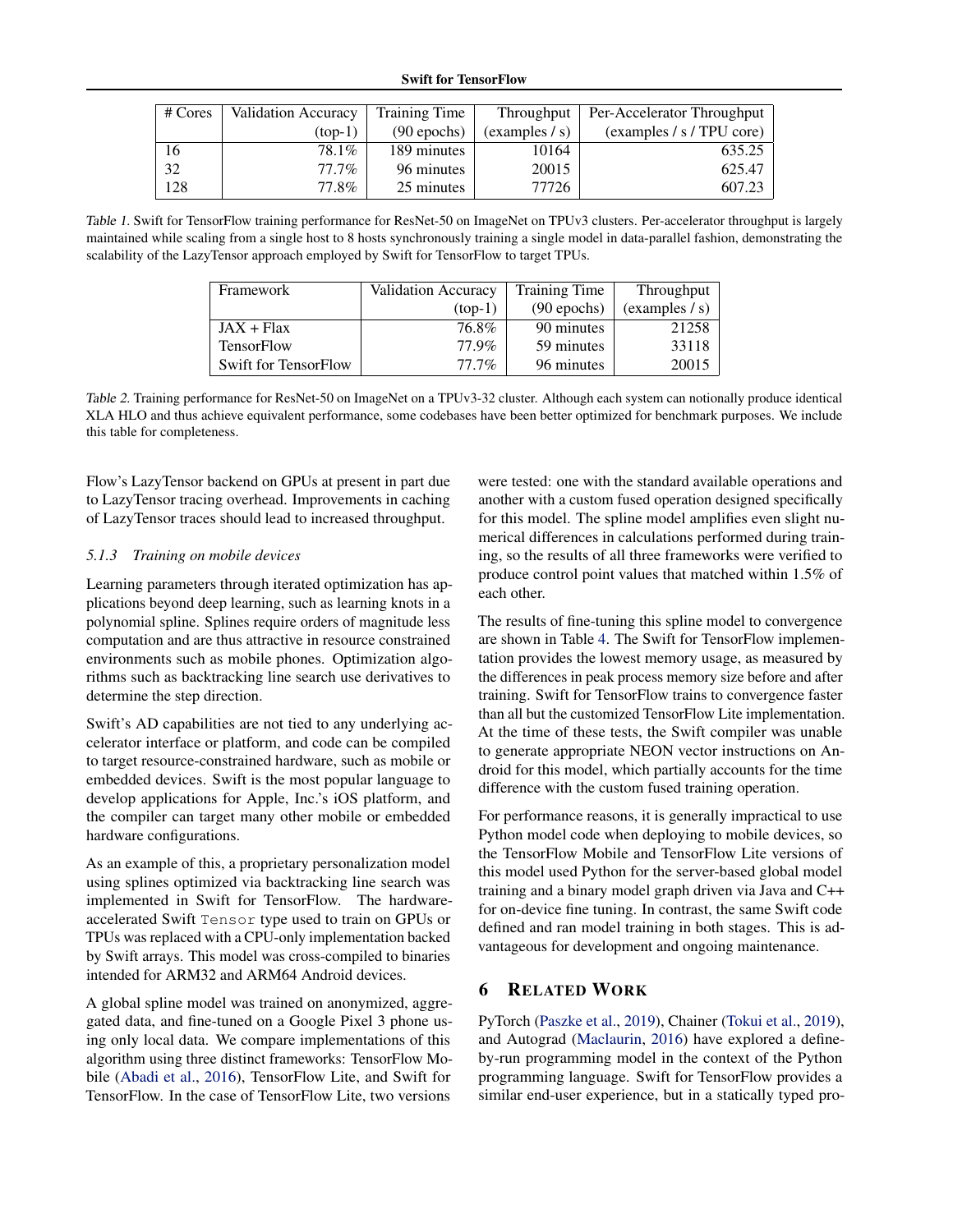# Swift for TensorFlow

| Framework                         | Throughput     |
|-----------------------------------|----------------|
|                                   | (examples / s) |
| PyTorch                           | 2462           |
| <b>TensorFlow</b>                 | 2390           |
| Swift for TensorFlow (Eager Mode) | 730            |
| Swift for TensorFlow (LazyTensor) | 1827           |

Table 3. Training performance for ResNet-56 on CIFAR-10 on an Nvidia GTX 1080 GPU.

<span id="page-9-0"></span>

|                                                   | Training Time    | Memory Usage | Binary Size    |
|---------------------------------------------------|------------------|--------------|----------------|
| Platform                                          | (on device)      | (on device)  | (uncompressed) |
| <b>TensorFlow Mobile</b>                          | 5926 ms          | 80.0 MB      | 6.2 MB         |
| TensorFlow Lite (standard operations)             | $266 \text{ ms}$ | 12.3 MB      | 1.8 MB         |
| TensorFlow Lite (manually fused custom operation) | $63 \text{ ms}$  | 6.2 MB       | 1.8 MB         |
| <b>Swift for TensorFlow</b>                       | $128 \text{ ms}$ | 4.2 MB       | 3.6 MB         |

Table 4. On-device training statistics for a personalized spline model across four different implementations.

gramming language. Our AD system is orthogonal to the tensor library to allow the differentiation of arbitrary user defined types, and offers generalized support for defining derivatives alongside the original functions.

Both TensorFlow [\(Abadi et al.,](#page-10-0) [2016\)](#page-10-0) and Swift for TensorFlow share portions of the underlying technology stack. Swift for TensorFlow's eager execution is based directly on TensorFlow Eager [\(Agrawal et al.,](#page-10-0) [2019\)](#page-10-0). We rely on lazy tracing to offer opt-in support for JIT compilation to XLA. TensorFlow exposes similar functionality using the @tf.function annotation.

JAX [\(Bradbury et al.,](#page-10-0) [2020\)](#page-10-0) extends NumPy [\(Harris et al.,](#page-10-0) [2020\)](#page-10-0) with support for opt-in JIT compilation based on XLA. JAX traces [\(Frostig et al.,](#page-10-0) [2018\)](#page-10-0) a pure subset of @jit annotated Python programs into its own intermediate representation called jaxpr, and transforms these jaxprs onthe-fly or after-the-fact to perform automatic differentiation, XLA compilation, and other program transformations.

Unlike JAX's @jit and TensorFlow's @tf.function, Swift for TensorFlow supports programs that mix both tensor and arbitrary computations that are run on the host. This is possible with lazy tracing that seamlessly integrates into the host language without breaking the eager-like programming model.

Similar to DyNet [\(Neubig et al.,](#page-11-0) [2017\)](#page-11-0), we implicitly construct computation graphs on each iteration of the training or inference loops. This allows us to support fully dynamic networks that can change architecture on each iteration, at a cost of incurring tracing overhead. Unlike DyNet, our LazyTensor implementation automatically decides when to materialize and compile the constructed graphs. To minimize this overhead, we use tracing purely to support just-intime compilation on accelerators via XLA.

The Swift for TensorFlow AD system has a number of things in common with Zygote [\(Innes et al.,](#page-11-0) [2019\)](#page-11-0). Both systems rely on source-to-source transformations to automatically generate derivatives. The key differentiating aspect is that Swift for TensorFlow manages to do this completely statically in an AOT setting. This makes it suitable for supporting machine learning on edge devices where the cost of tracing and JIT compilation are infeasible.

Approaches built around the Lightweight Modular Staging framework [\(Rompf & Odersky,](#page-11-0) [2010\)](#page-11-0) such as Flare [\(Esser](#page-10-0)[tel et al.,](#page-10-0) [2018\)](#page-10-0) and Lantern [\(Wang et al.,](#page-12-0) [2019\)](#page-12-0) perform compilation to heterogeneous hardware through a languageintegrated support for staging. LazyTensor traces to an intermediate representation suitable for domain-specific compilers without breaking the illusion of eager execution. In contrast, LMS requires explicit type annotations to direct the staging framework.

# 7 CONCLUSION

In this paper we introduced Swift for TensorFlow, a platform for deep learning that has been validated with over 30 models. We have demonstrated how this platform scales across a wide range of hardware envelopes, how a modern AD system can be embedded in a statically typed language, and how a lazy implementation of a Tensor type allows JIT-compilation via domain-specific compilers without sacrificing the eager programming model. We have also shown how mutable value semantics addresses challenges when programming ML systems, including simple solutions to (a) reducing memory consumption on accelerators without compromising the programming model and (b) the array subscript derivative problem. We believe there is significant promise in exploring machine learning in the context of statically-typed AOT-compiled languages.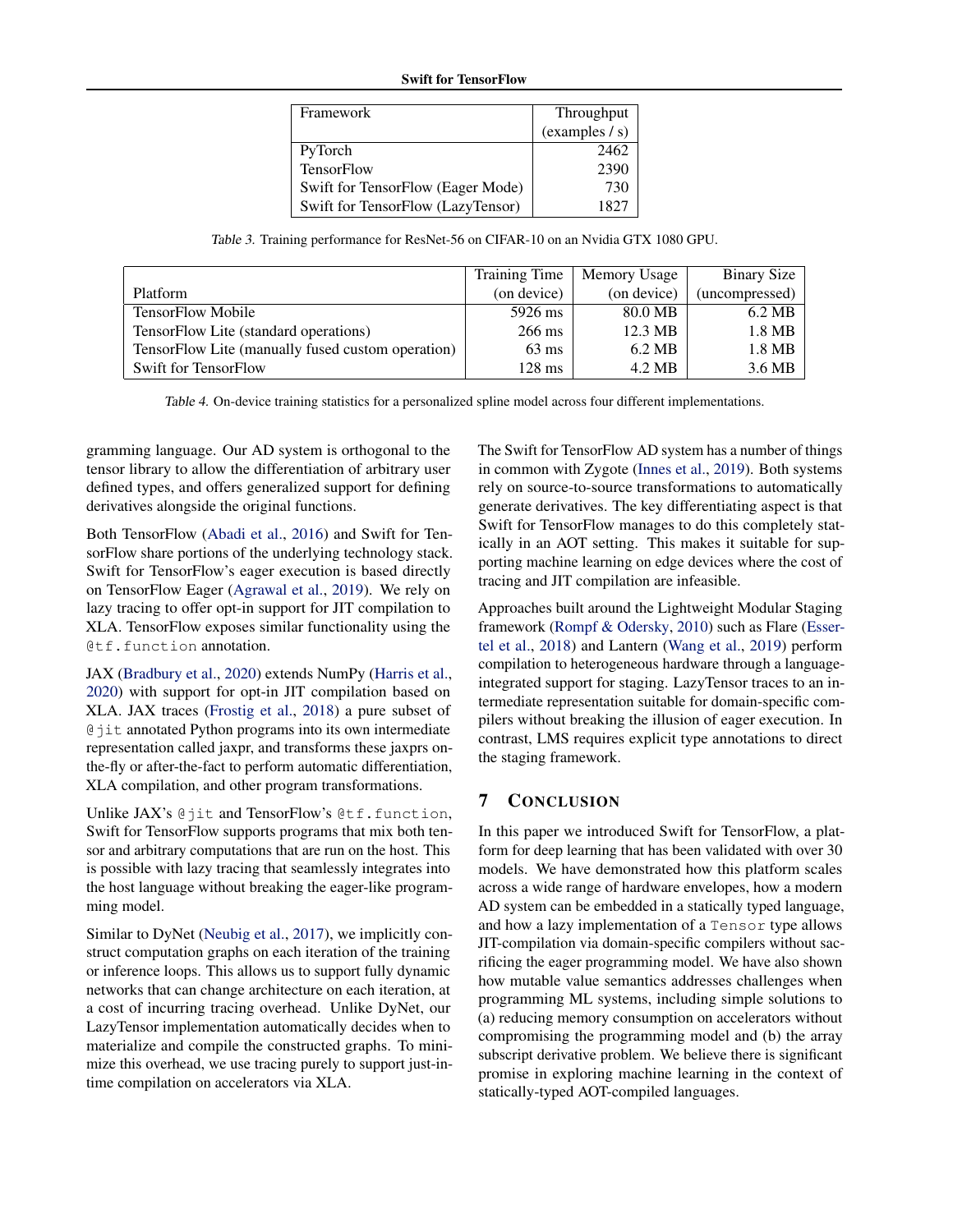# <span id="page-10-0"></span>ACKNOWLEDGEMENTS

The authors would like to thank the many folks who made significant contributions to the Swift for TensorFlow project including Olzhas Akpambetov, Pawan Sasanka Ammanamanchi, Tanmay Bakshi, Paige Bailey, Gogul Balakrishnan, Eugene Burmako, James Bradbury, Bart Chrazczcz, Ed Connell, Mingsheng Hong, Brett Koonce, Shaddaj Laddad, Ewa Matejska, Adam Paszke, Anthony Platanios, and Alex Suhan. We would also like to thank Jeremy Howard, Sylvain Gugger, and Rachel Thomas from fast.ai, whose collaboration substantially influenced the Swift for Tensor-Flow project. A big thank you goes out to the Google Summer of Code participants (Ayush Agrawal, Victor Antony, Param Bhavsar, Karthik Ramesh Iyer, Seungjae "Ryan" Lee, and Ayushi Tiwari) and our two Google Code-In Grand Prize winners (Rick Wierenga , William Zhang). The automatic differentiation system was heavily influenced by the work of, and conversations with Casey Chu, Conal Elliott, Roy Frostig, Matthew Johnson, Dougal Maclaurin, Bart van Merrienboer, Gordon Plotkin, Alexey Radul, Alex ¨ Wiltschko, and Dimitrios Vytiniotis. We also deeply appreciate the collaborations across Georgia Tech, Google, and DeepMind and would like to acknowledge the work of Mike Ando, Frank Dellaert, Dominik Grewe, Dmitri Gribenko, Tim Harley, Fan Jiang, James Keeling, Marc Lanctot, Edward Lockhart, and Julian Schrittwieser. This work would not have been possible without support from the Swift core team and related folks including: Steve Canon, Doug Gregor, Joe Groff, Ted Kremenek, John McCall, and Slava Pestov. Thank you to the many reviewers of this paper including Martin Abadi, James Bradbury, James Laudon, Rif A. Saurous, and Cliff Young for their invaluable feedback. And finally, we would like to thank the amazing Swift for TensorFlow community at large that has made multiple books, the majority of the models, and myriad other contributions; we couldn't have done this without you.

# **REFERENCES**

- Abadi, M., Barham, P., Chen, J., Chen, Z., Davis, A., Dean, J., Devin, M., Ghemawat, S., Irving, G., Isard, M., et al. TensorFlow: A system for large-scale machine learning. In *12th* {*USENIX*} *symposium on operating systems design and implementation (*{*OSDI*} *16)*, pp. 265–283, 2016.
- Agrawal, A., Modi, A. N., Passos, A., Lavoie, A., Agarwal, A., Shankar, A., Ganichev, I., Levenberg, J., Hong, M., Monga, R., et al. TensorFlow Eager: A multi-stage, Python-embedded DSL for machine learning. *arXiv preprint arXiv:1903.01855*, 2019.
- Amodei, D., Hernandez, D., Sastry, G., Clark, J., Brokman, G., and Sutskever, I. AI and Com-

pute, 2018. URL [https://openai.com/blog/](https://openai.com/blog/ai-and-compute/) [ai-and-compute/](https://openai.com/blog/ai-and-compute/).

- Bradbury, J., Frostig, R., Hawkins, P., Johnson, M. J., Leary, C., Maclaurin, D., and Wanderman-Milne, S. JAX: composable transformations of Python + NumPy programs, 2018. *URL http://github. com/google/jax*, pp. 18, 2020.
- Chen, T., Moreau, T., Jiang, Z., Shen, H., Yan, E. Q., Wang, L., Hu, Y., Ceze, L., Guestrin, C., and Krishnamurthy, A. TVM: end-to-end optimization stack for deep learning. *CoRR*, abs/1802.04799, 2018. URL [http://arxiv.](http://arxiv.org/abs/1802.04799) [org/abs/1802.04799](http://arxiv.org/abs/1802.04799).
- Şuhan, A., Libenzi, D., Zhang, A., Schuh, P., Saeta, B., Sohn, J. Y., and Shabalin, D. LazyTensor: A portable approach to combine eager execution and fusing compilers, 2020.
- Deng, J., Dong, W., Socher, R., Li, L.-J., Li, K., and Fei-Fei, L. ImageNet: A Large-Scale Hierarchical Image Database. In *CVPR09*, 2009.
- Devlin, J., Chang, M.-W., Lee, K., and Toutanova, K. Bert: Pre-training of deep bidirectional transformers for language understanding. *arXiv preprint arXiv:1810.04805*, 2018.
- Driscoll, J. R., Sarnak, N., Sleator, D. D., and Tarjan, R. E. Making data structures persistent, 1989.
- Essertel, G., Tahboub, R., Decker, J., Brown, K., Olukotun, K., and Rompf, T. Flare: Optimizing Apache Spark with native compilation for scale-up architectures and mediumsize data. In *13th* {*USENIX*} *Symposium on Operating Systems Design and Implementation (*{*OSDI*} *18)*, pp. 799–815, 2018.
- Fischer, K. and Saba, E. Automatic full compilation of Julia programs and ML models to Cloud TPUs. *arXiv preprint arXiv:1810.09868*, 2018.
- Frostig, R., Johnson, M. J., and Leary, C. Compiling machine learning programs via high-level tracing. *Systems for Machine Learning*, 2018.
- Géron, A. *Hands-on machine learning with Scikit-Learn, Keras, and TensorFlow: Concepts, tools, and techniques to build intelligent systems*. O'Reilly Media, 2019.
- Harris, C. R., Millman, K. J., van der Walt, S. J., Gommers, R., Virtanen, P., Cournapeau, D., Wieser, E., Taylor, J., Berg, S., Smith, N. J., et al. Array programming with NumPy. *Nature*, 585(7825):357–362, 2020.
- He, K., Zhang, X., Ren, S., and Sun, J. Identity mappings in deep residual networks. In *European conference on computer vision*, pp. 630–645. Springer, 2016.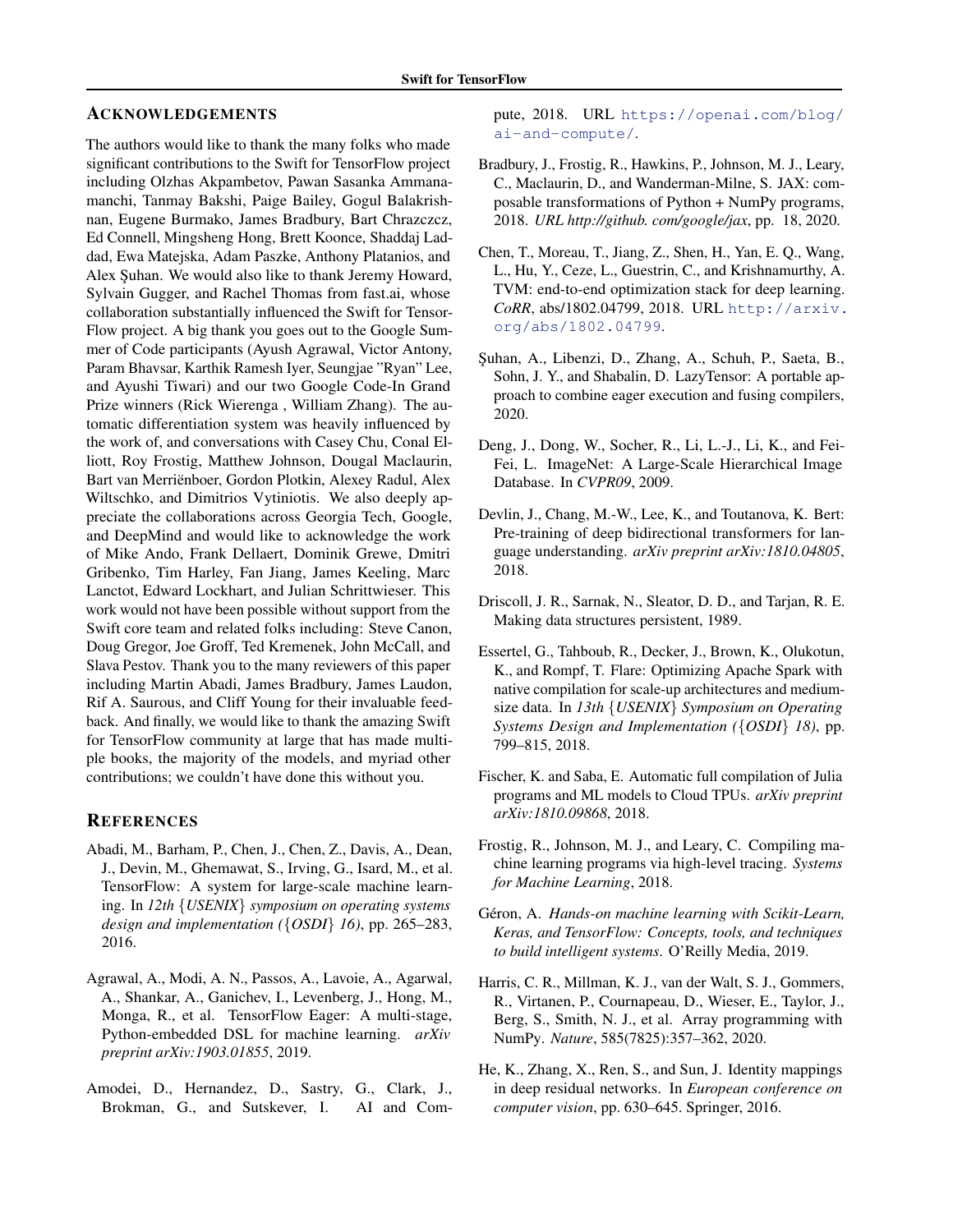- <span id="page-11-0"></span>Heek, J., Levskaya, A., Oliver, A., Pop, R., Reddy, M., Rondepierre, B., Suo, D., and van Zee, M. Flax: A neural network library for jax designed for flexibility. 2020. URL <https://github.com/google/flax>.
- Howard, A. G., Zhu, M., Chen, B., Kalenichenko, D., Wang, W., Weyand, T., Andreetto, M., and Adam, H. Mobilenets: Efficient convolutional neural networks for mobile vision applications. *arXiv preprint arXiv:1704.04861*, 2017.
- Howard, J. and Gugger, S. *Deep Learning for Coders with fastai and PyTorch: AI Applications Without a PhD*. O'Reilly Media, 2020.
- Innes, M., Edelman, A., Fischer, K., Rackauckus, C., Saba, E., Shah, V. B., and Tebbutt, W. Zygote: A differentiable programming system to bridge machine learning and scientific computing. *arXiv preprint arXiv:1907.07587*, pp. 140, 2019.
- Jouppi, N., Yoon, D., Kurian, G., Li, S., Patil, N., Laudon, J., Young, C., and Patterson, D. A domain-specific supercomputer for training deep neural networks. *Communications of the ACM*, 63:67–78, 06 2020. doi: 10.1145/3360307.
- Jouppi, N. P., Young, C., Patil, N., Patterson, D., Agrawal, G., Bajwa, R., Bates, S., Bhatia, S., Boden, N., Borchers, A., et al. In-datacenter performance analysis of a tensor processing unit. In *Proceedings of the 44th Annual International Symposium on Computer Architecture*, pp. 1–12, 2017.
- Krizhevsky, A., Nair, V., and Hinton, G. CIFAR-10. URL [http://www.cs.toronto.edu/˜kriz/cifar.](http://www.cs.toronto.edu/~kriz/cifar.html) [html](http://www.cs.toronto.edu/~kriz/cifar.html).
- Lanctot, M., Lockhart, E., Lespiau, J.-B., Zambaldi, V., Upadhyay, S., Pérolat, J., Srinivasan, S., Timbers, F., Tuyls, K., Omidshafiei, S., Hennes, D., Morrill, D., Muller, P., Ewalds, T., Faulkner, R., Kramár, J., Vylder, B. D., Saeta, B., Bradbury, J., Ding, D., Borgeaud, S., Lai, M., Schrittwieser, J., Anthony, T., Hughes, E., Danihelka, I., and Ryan-Davis, J. OpenSpiel: A framework for reinforcement learning in games. *CoRR*, abs/1908.09453, 2019. URL [http://arxiv.org/](http://arxiv.org/abs/1908.09453) [abs/1908.09453](http://arxiv.org/abs/1908.09453).
- Laurent Hascoet, V. P. The Tapenade automatic differentiation tool: principles, model, and specification. *ACM Transactions on Mathematical Software, Association for Computing Machinery*, 2013.
- Leary, C. and Wang, T. XLA: TensorFlow, compiled. *TensorFlow Dev Summit*, 2017.
- LeCun, Y., Bottou, L., Bengio, Y., and Haffner, P. Gradientbased learning applied to document recognition. In *Proceedings of the IEEE*, volume 86, pp. 2278–2324, 1998.
- Maclaurin, D. *Modeling, inference and optimization with composable differentiable procedures*. PhD thesis, 2016.
- Maclaurin, D., Duvenaud, D., and Adams, R. P. Autograd: Effortless gradients in NumPy. In *ICML 2015 AutoML Workshop*, volume 238, pp. 5, 2015.
- Maclaurin, D., Radul, A., Johnson, M. J., and Vytiniotis, D. Dex: array programming with typed indices. 2019.
- Mattson, P., Cheng, C., Diamos, G. F., Coleman, C., Micikevicius, P., Patterson, D. A., Tang, H., Wei, G., Bailis, P., Bittorf, V., Brooks, D., Chen, D., Dutta, D., Gupta, U., Hazelwood, K. M., Hock, A., Huang, X., Kang, D., Kanter, D., Kumar, N., Liao, J., Narayanan, D., Oguntebi, T., Pekhimenko, G., Pentecost, L., Reddi, V. J., Robie, T., John, T. S., Wu, C., Xu, L., Young, C., and Zaharia, M. MLPerf training benchmark. In Dhillon, I. S., Papailiopoulos, D. S., and Sze, V. (eds.), *Proceedings of Machine Learning and Systems 2020, MLSys 2020, Austin, TX, USA, March 2-4, 2020*. mlsys.org, 2020. URL [https://proceedings.mlsys.org/](https://proceedings.mlsys.org/book/309.pdf) [book/309.pdf](https://proceedings.mlsys.org/book/309.pdf).
- Moses, W. S. and Churavy, V. Instead of rewriting foreign code for machine learning, automatically synthesize fast gradients, 2020.
- Neubig, G., Dyer, C., Goldberg, Y., Matthews, A., Ammar, W., Anastasopoulos, A., Ballesteros, M., Chiang, D., Clothiaux, D., Cohn, T., et al. DyNet: The dynamic neural network toolkit. *arXiv preprint arXiv:1701.03980*, 2017.
- O'Neill, M. The genuine sieve of Eratosthenes. *J. Funct. Program.*, 19:95–106, 01 2009. doi: 10.1017/ S0956796808007004.

Paszke, A. and Saeta, B. Tensors Fitting Perfectly, 2020.

- Paszke, A., Gross, S., Massa, F., Lerer, A., Bradbury, J., Chanan, G., Killeen, T., Lin, Z., Gimelshein, N., Antiga, L., et al. Pytorch: An imperative style, high-performance deep learning library. In *Advances in neural information processing systems*, pp. 8026–8037, 2019.
- Platanios, E. A., Saparov, A., and Mitchell, T. Jelly bean world: A testbed for never-ending learning. In *International Conference on Learning Representations*, 2020. URL [https://openreview.net/forum?](https://openreview.net/forum?id=Byx_YAVYPH) [id=Byx\\_YAVYPH](https://openreview.net/forum?id=Byx_YAVYPH).
- Rompf, T. and Odersky, M. Lightweight modular staging: a pragmatic approach to runtime code generation and compiled DSLs. In *Proceedings of the ninth international conference on Generative programming and component engineering*, pp. 127–136, 2010.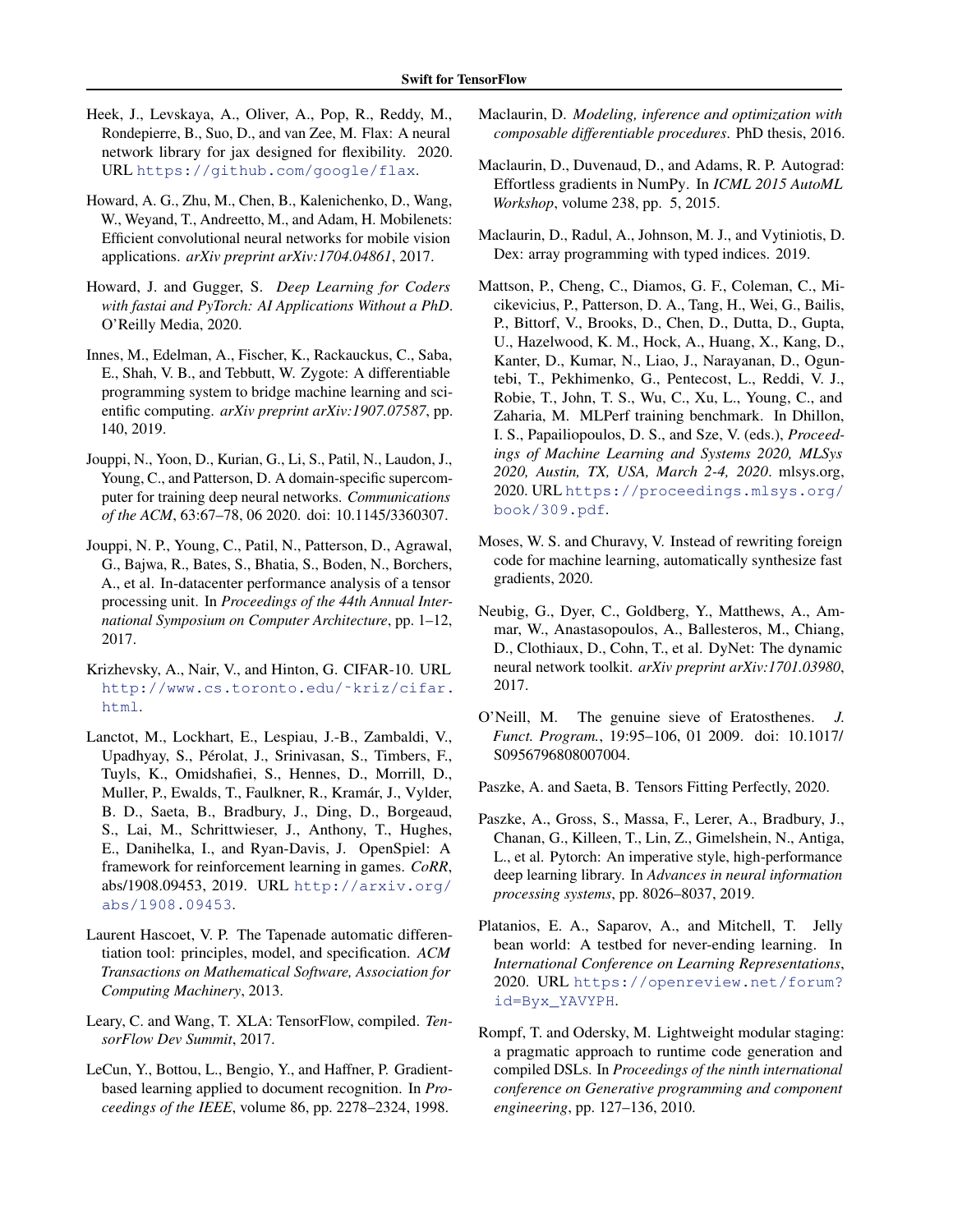- <span id="page-12-0"></span>Rotem, N., Fix, J., Abdulrasool, S., Deng, S., Dzhabarov, R., Hegeman, J., Levenstein, R., Maher, B., Satish, N., Olesen, J., Park, J., Rakhov, A., and Smelyanskiy, M. Glow: Graph lowering compiler techniques for neural networks. *CoRR*, abs/1805.00907, 2018. URL [http:](http://arxiv.org/abs/1805.00907) [//arxiv.org/abs/1805.00907](http://arxiv.org/abs/1805.00907).
- Silver, D., Huang, A., Maddison, C. J., Guez, A., Sifre, L., Van Den Driessche, G., Schrittwieser, J., Antonoglou, I., Panneershelvam, V., Lanctot, M., et al. Mastering the game of Go with deep neural networks and tree search. *nature*, 529(7587):484–489, 2016.
- Szegedy, C., Vanhoucke, V., Ioffe, S., Shlens, J., and Wojna, Z. Rethinking the inception architecture for computer vision. In *Proceedings of the IEEE conference on computer vision and pattern recognition*, pp. 2818–2826, 2016.
- Tan, M. and Le, Q. V. Efficientnet: Rethinking model scaling for convolutional neural networks. *arXiv preprint arXiv:1905.11946*, 2019.
- Tokui, S., Okuta, R., Akiba, T., Niitani, Y., Ogawa, T., Saito, S., Suzuki, S., Uenishi, K., Vogel, B., and Vincent, H. Y. Chainer: A deep learning framework for accelerating the research cycle, 2019.
- Vassilev, V., Efremov, A., and Shadura, O. Automatic differentiation in ROOT, 2020.
- Vinyals, O., Babuschkin, I., Chung, J., Mathieu, M., Jaderberg, M., Czarnecki, W. M., Dudzik, A., Huang, A., Georgiev, P., Powell, R., et al. Alphastar: Mastering the real-time strategy game StarCraft II. *DeepMind blog*, pp. 2, 2019.
- Vytiniotis, D., Belov, D., Wei, R., Plotkin, G., and Abadi, M. The differentiable curry. 2019.
- Wang, F., Zheng, D., Decker, J., Wu, X., Essertel, G. M., and Rompf, T. Demystifying differentiable programming: Shift/reset the penultimate backpropagator. *Proceedings of the ACM on Programming Languages*, 3(ICFP):1–31, 2019.
- Wei, R., Zheng, D., Rasi, M., and Chrzasczcz, B. Differentiable programming manifesto. 2019. URL [http:](http://github.com/apple/swift/blob/main/docs/DifferentiableProgramming.md) [//github.com/apple/swift/blob/main/](http://github.com/apple/swift/blob/main/docs/DifferentiableProgramming.md) [docs/DifferentiableProgramming.md](http://github.com/apple/swift/blob/main/docs/DifferentiableProgramming.md).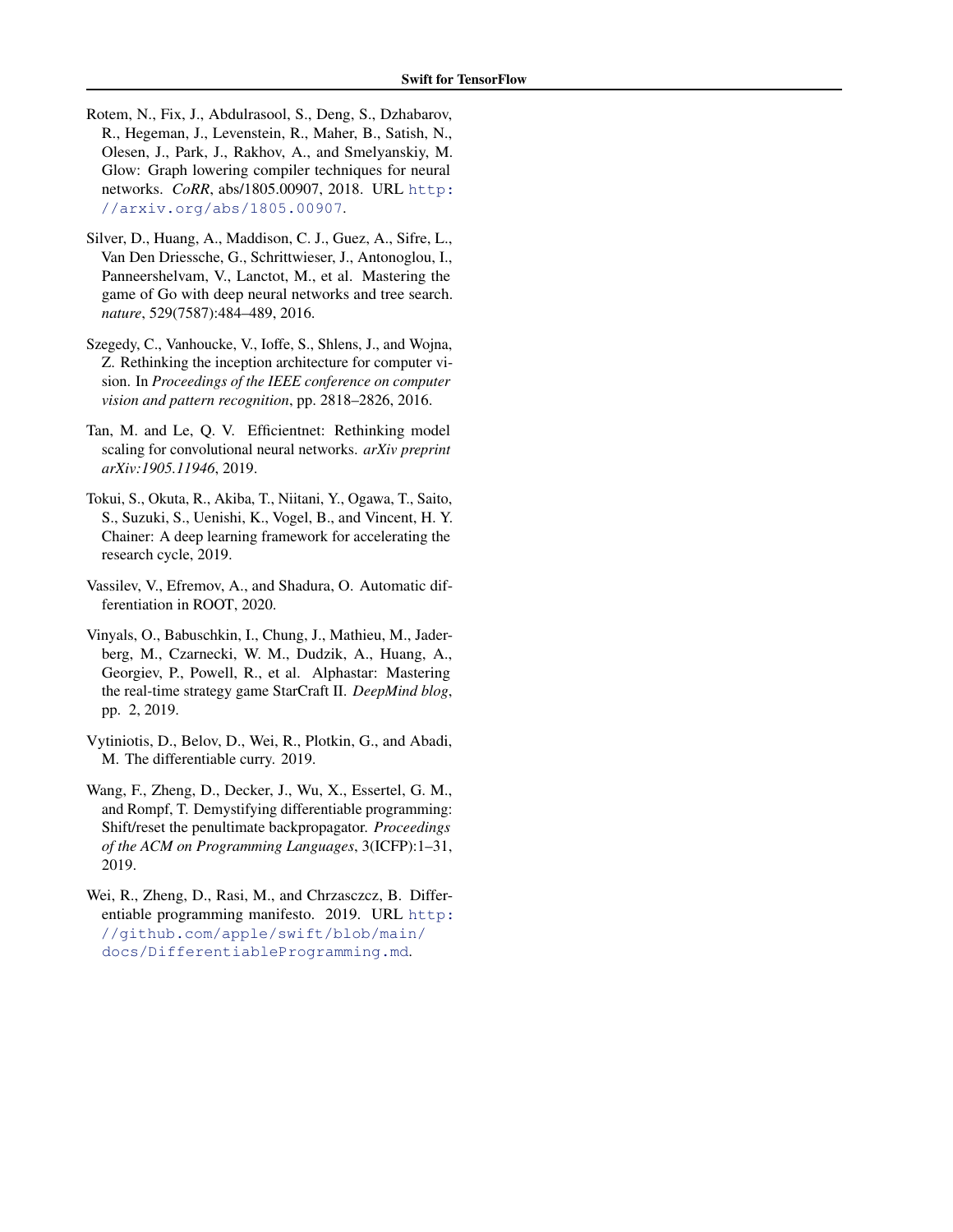# <span id="page-13-0"></span>**A** INOUT AND MUTABLE VALUE SEMANTICS

```
func inc(_ x: inout Int) -> Bool {
  x = x + 1return x < 10
}
var y = 2, z = falsez = inc(\&y)print(y, z)
                                             func inc ( x0: Int) \rightarrow (Int, Bool) {
                                              let x = x0 + 1return (x, x < 10)}
                                            var y = 2, z = false(y, z) = inc(y)print(y, z)
```
Figure 8. Rewriting pass-by-inout as pass-by-value plus assignment. Both programs print "3 true." A call using inout (left column) can be transformed into an equivalent call using pass-by-value (right column), by returning an updated value for each inout parameter to the original function and assigning into corresponding inout argument(s) at the call site. This equivalence demonstrates that inout does not introduce reference semantics.

# B ARRAY SUBSCRIPT DIFFERENTIATION

Figure [9](#page-14-0) contains a reference program, and two explicitly-written implementations of JVPs, one in the immutablefunctional style, and one leveraging mutable value semantics. The operation to differentiate is  $O(1)$ . The functional pullback formulation runs in  $O(n)$  time, where n is the size of values. The value semantic formulation runs in constant time, irrespective of the size of values. For an executable form of this appendix, please see: [https://colab.research.google.com/github/tensorflow/swift/blob/master/notebooks/](https://colab.research.google.com/github/tensorflow/swift/blob/master/notebooks/value_semantics/02_value_semantics_and_autodiff.ipynb) [value\\_semantics/02\\_value\\_semantics\\_and\\_autodiff.ipynb](https://colab.research.google.com/github/tensorflow/swift/blob/master/notebooks/value_semantics/02_value_semantics_and_autodiff.ipynb) that walks through the functional AD formulation before introducing this case study.